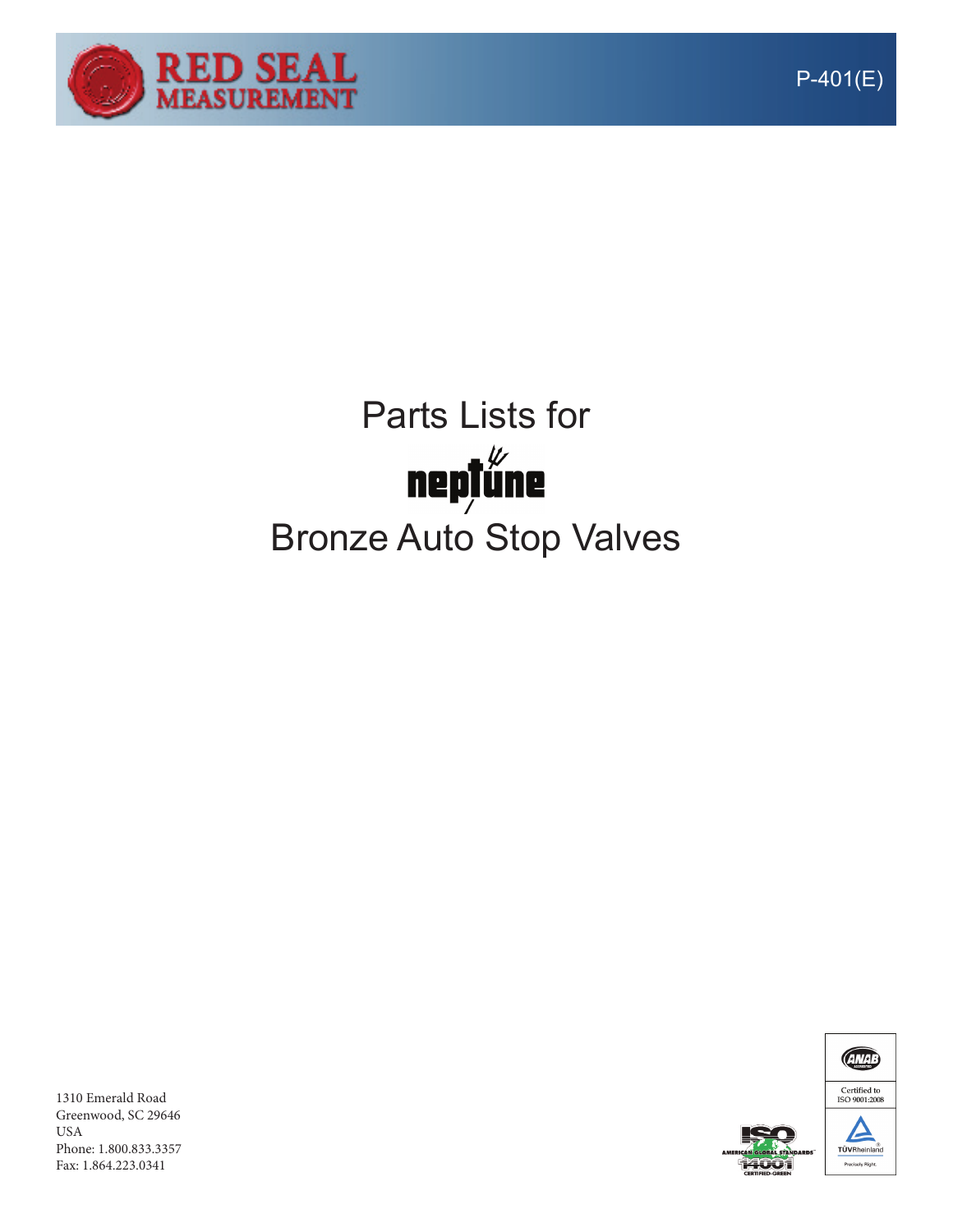

**OLD CONSTRUCTION** 

| Index          | Part                                 | Part No.   |
|----------------|--------------------------------------|------------|
| 1              | Arm Complete, Connecting Link        | 84603-000  |
| $\frac{2}{3}$  | Setscrew, 5/16-18 x 5/8 sq hd st     | 41476-000  |
|                | Bushing, Connecting Link             |            |
|                | Arm (knurled)                        | 48858-001  |
| $\overline{4}$ | Nut, 5/16-18 sq. steel               | 41545-000  |
| 4.1            | Lockwasher, 5/16 steel               | 100121-010 |
| 5              | Rod, Connecting - 10 <sup>1/2"</sup> | 83435-105  |
| 5              | Rod, Connecting - 12"                | 83435-012  |
| 5              | Rod, Connecting - 14"                | 83435-014  |
| 5              | Rod, Connecting - 16"                | 83435-016  |
| 6              | Clevis, Connecting Rod               | 83433-000  |
| $\overline{7}$ | Clevis Pin                           | 83434-000  |
| 8              | Washer, 78 x 3/8 x 1/6               | 41477-000  |
| 9              | Cotter Pin, 3/32 dia x 11/16 brass   | 41640-000  |
| 10             | Screw, 1/4-20 x 3/4 soc hd steel     | 83784-000  |
| 11             | Lockwasher, 1/4 steel                | 41117-000  |
| 12             | Washer                               | 40508-000  |
| 13             | Handle, Operating                    | 83776-000  |
| 14             | Stop Plate, Handle (left-hand)       | 83779-000  |
| 15             | Pin, Operating shaft,                |            |
|                | 1/4 dia x $1^{1/4}$ (Rollpin)        | 100370-017 |
| 16             | Bracket Assy with Buna-N O-Ring      | 84089-001  |
| 17             | O-ring, Buna-N                       | 100139-001 |
| 18             | Retainer, Truarc                     | 8579-108   |
| 19             | Gasket, Bearing Bracket-Buna         | 83422-001  |
| 20             | Screw, 1/4-20 x 3/4 soc hd st st     | 83784-000  |
| 21             | Stop Plate, Handle (right-hand)      | 83778-000  |
| 22             | Arm, Connecting Rod                  | 83997-000  |
| 23             | Shaft, Operating                     | 83993-001  |

| Index | Part                                      | Part No.   |
|-------|-------------------------------------------|------------|
| 25    | Lockwasher, 1/4 bronze                    | 86213-000  |
| 26    | Cam, Operating                            | 84460-000  |
| 27    | Cam, Intermediate Operating               | 84461-000  |
| 27.1  | Spacer, Cam (when necessary)              | 80919-000  |
| 28    | Shaft, Intermediate Operating Cam         | 84462-000  |
| 29    | Plug, Pipe 1/8 brass                      | 100075-007 |
| 30    | Screw, Stop 5/16-18 x 1 1/2 sq hd oval pt | 83785-000  |
| 31    | Nut, Stop, 5/16-18 sq steel               | 41545-000  |
|       | Holder Complete, Valve Disc               |            |
|       | Petroleum                                 | 84454-000  |
| 32    | Screw, Valve Disc Retaining               |            |
|       | 10-32x3/8 brass                           | 008396-004 |
| 33    | Lockwasher No. 10 bronze                  | 41510-000  |
| 34    | Retainer, Valve Disc                      | 84458-000  |
| 35    | Disc Valve                                |            |
|       | Viton A (Standard for Type 4)             | 83983-002  |
| 36    | Spring, Valve                             | 85007-001  |
| 37    | Gasket, Retaining Ring                    |            |
|       | Buna-N O-ring                             | 100139-016 |
| 38    | Ring, Spring Retainig                     | 84459-000  |
| 39    | Screw, 10-32 x 3/8 fil hd                 | 733-001    |
| 40    | <b>Body Assembled</b>                     |            |
|       | with studs (CI)                           | 86202-1    |
| 41    | Note: Parts 41 and 42 have been           |            |
| 42    | replaced by part 16.                      |            |
| 43    | <b>Flange Gasket</b>                      |            |
|       | Graph, Asbestos<br>Teflon                 | 42948-007  |
|       |                                           | 42948-011  |
|       |                                           |            |
|       |                                           |            |
|       |                                           |            |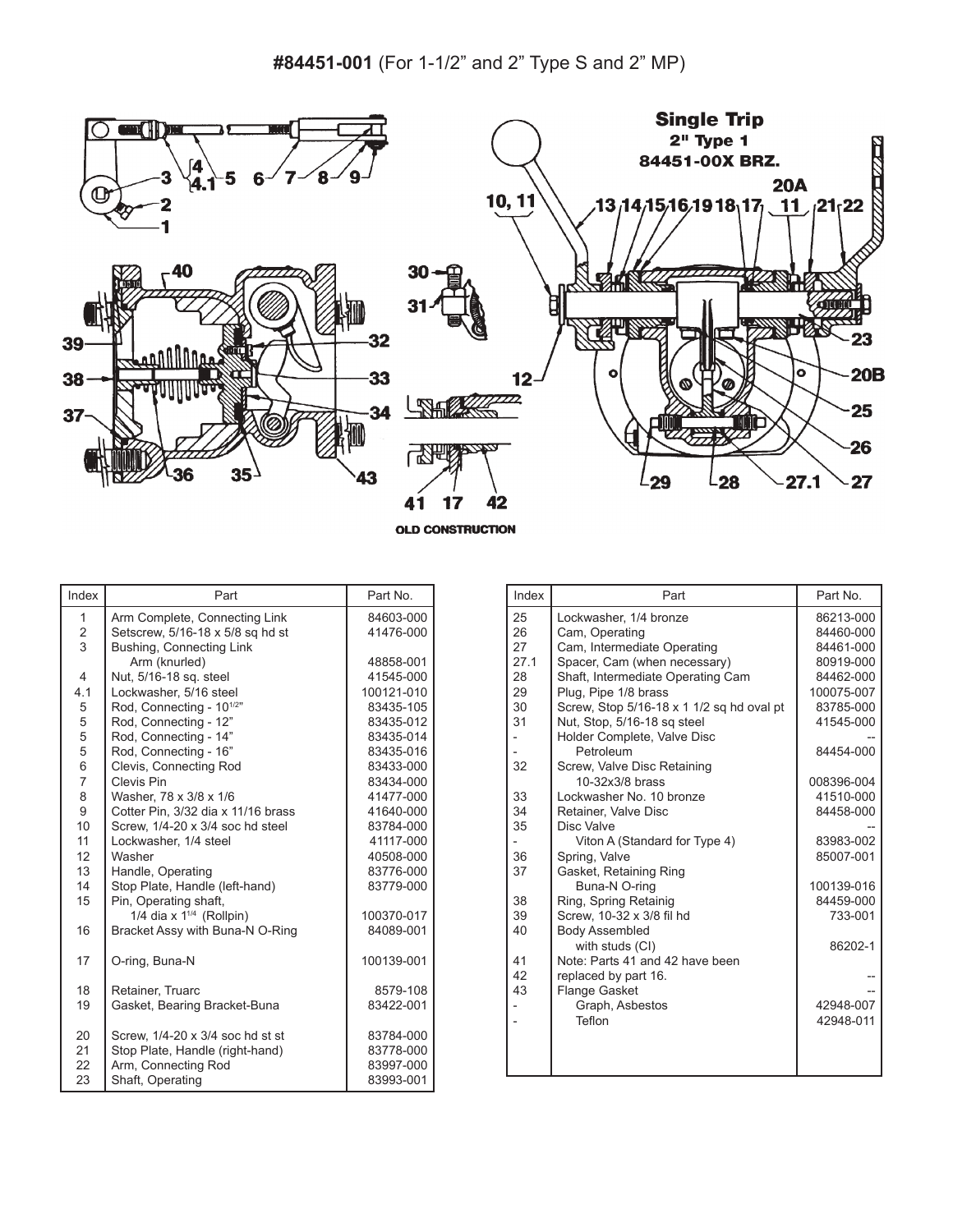

| Index                   | Part                               | Part No.   |
|-------------------------|------------------------------------|------------|
| 1                       | Arm Complete, Connecting Link      | 84603-000  |
| $\overline{\mathbf{c}}$ | Setscrew, 5/16-18 x 5/8 sq hd st   | 41476-000  |
| $\overline{3}$          | Bushing, Connecting Link           |            |
|                         | Arm (knurled)                      | 48858-001  |
| $\overline{4}$          | Nut, 5/16-18 sq. steel             | 41545-000  |
| 4.1                     | Lockwasher, 5/16 steel             | 100121-010 |
| 5                       | Rod, Connecting - 10-1/2"          | 83435-105  |
| 5                       | Rod, Connecting - 12"              | 83435-012  |
| 5                       | Rod, Connecting - 14"              | 83435-014  |
| 5                       | Rod, Connecting - 16"              | 83435-016  |
| 6                       | Clevis, Connecting Rod             | 83433-000  |
| $\overline{7}$          | Clevis Pin                         | 83434-000  |
| 8                       | Washer, 78 x 3/8 x 1/6             | 41477-000  |
| 9                       | Cotter Pin, 3/32 dia x 11/16 brass | 41640-000  |
| 10                      | Screw, 1/4-20 x 3/4 soc hd steel   | 83784-000  |
| 11                      | Lockwasher, 1/4 steel              | 41117-000  |
| 12                      | Washer                             | 40508-000  |
| 13                      | Handle, Operating                  | 83776-000  |
| 14                      | Stop Plate, Handle (left-hand)     | 83779-000  |
| 15                      | Pin, Operating shaft,              |            |
|                         | 1/4 dia x 1-1/4 (Rollpin)          | 100370-017 |
| 16                      | <b>Bracket Assy</b>                |            |
|                         | with Teflon O-Ring                 | 84089-003  |
| 17                      | O-ring,                            |            |
|                         | Teflon                             | 100234-002 |
| 18                      | Retainer, Truarc                   | 8579-108   |
| 19                      | Gasket, Bearing Bracket-Buna       | 83422-001  |
| 20                      | Screw, 1/4-20 x 3/4 soc hd st st   | 83784-000  |
| 21                      | Stop Plate, Handle (right-hand)    | 83778-000  |
| 22                      | Arm, Connecting Rod                | 83997-000  |
| 23                      | Shaft, Operating                   | 83993-001  |

| Index | Part                                                                | Part No.             |
|-------|---------------------------------------------------------------------|----------------------|
| 25    | Lockwasher, 1/4 bronze                                              | 86213-000            |
| 26    | Cam, Operating                                                      | 84460-000            |
| 27    | Cam, Intermediate Operating                                         | 84461-000            |
| 27.1  | Spacer, Cam (when necessary)                                        | 80919-000            |
| 28    | Shaft, Intermediate Operating Cam                                   | 84462-000            |
| 29    | Plug, Pipe 1/8 brass                                                | 100075-007           |
| 30    | Screw, Stop 5/16-18 x 1-1/2 sq hd oval pt                           | 83785-000            |
| 31    | Nut, Stop, 5/16-18 sq steel                                         | 41545-000            |
|       | Holder Complete, Valve Disc                                         |                      |
|       | Petroleum                                                           | 84454-000            |
| 32    | Screw, Valve Disc Retaining                                         |                      |
|       | 10-32x3/8" brass                                                    |                      |
| 33    | Lockwasher No. 10 bronze                                            | 41510-000            |
| 34    | Retainer, Valve Disc                                                | 84458-000            |
| 35    | Disc Valve                                                          |                      |
|       | Viton A                                                             | 83983-002            |
| 36    | Spring, Valve                                                       | 85007-001            |
| 37    | Gasket, Retaining Ring                                              |                      |
|       | Buna-N O-ring                                                       | 100139-016           |
|       | Teflon O-ring                                                       | 100139-017           |
| 38    | Ring, Spring Retaining                                              | 84459-000            |
| 39    | Screw, 10-32 x 3/8 fil hd                                           | 733-001              |
| 40    | <b>Body Assembled</b>                                               |                      |
|       | with studs (CI)                                                     | 86202-1<br>84452-003 |
| 41    | without studs (Petroleum) bronze<br>Note: Parts 41 and 42 have been |                      |
| 42    |                                                                     |                      |
| 43    | replaced by part 16.<br>Flange Gasket                               |                      |
|       | Graph, Asbestos                                                     | 42948-007            |
|       | Teflon                                                              | 42948-011            |
|       |                                                                     |                      |
|       |                                                                     |                      |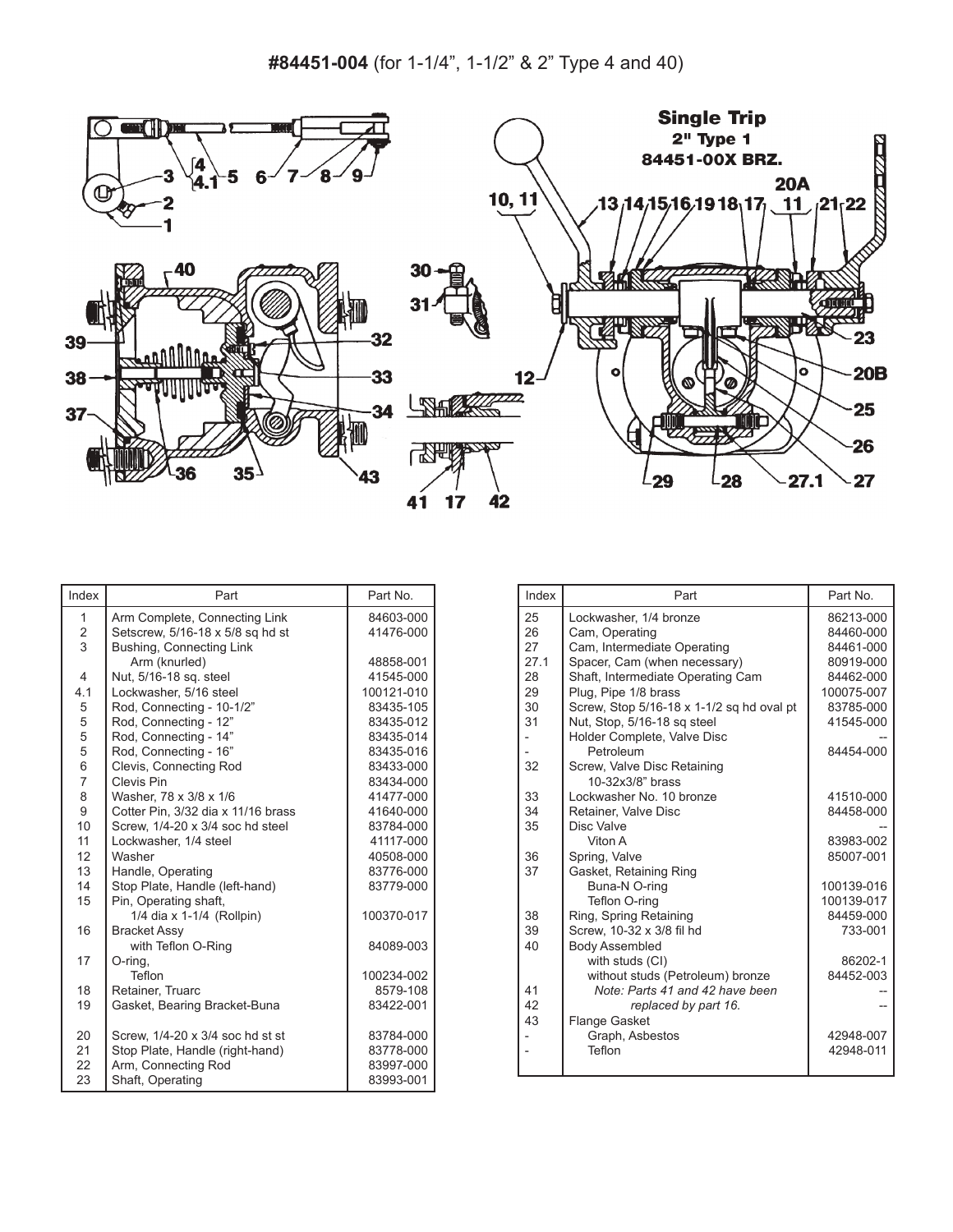

| Index                   | Part                                 | Part No.   |
|-------------------------|--------------------------------------|------------|
| 1                       | Arm Complete, Connecting Link        | 84603-000  |
| $\overline{\mathbf{c}}$ | Setscrew, 5/16-18 x 5/8 sq hd st     | 41476-000  |
| 3                       | Bushing, Connecting Link             |            |
|                         | Arm (knurled)                        | 48858-001  |
| 4                       | Nut, 5/16-18 sq. steel               | 41545-000  |
| 4.1                     | Lockwasher, 5/16 steel               | 100121-010 |
| 5                       | Rod, Connecting - 10 <sup>1/2"</sup> | 83435-105  |
| 5                       | Rod, Connecting - 12"                | 83435-012  |
| 5                       | Rod, Connecting - 14"                | 83435-014  |
| 5                       | Rod, Connecting - 16"                | 83435-016  |
| 6                       | Clevis, Connecting Rod               | 83433-000  |
| 7                       | Clevis Pin                           | 83434-000  |
| 8                       | Washer, 78 x 3/8 x 1/6               | 41477-000  |
| 9                       | Cotter Pin, 3/32 dia x 11/16 brass   | 41640-000  |
| 11                      | Lockwasher, 1/4 steel                | 41117-000  |
| 12                      | Washer                               | 40508-000  |
| 13                      | Handle, Operating                    | 83776-000  |
| 14                      | Stop Plate, Handle (left-hand)       | 83779-000  |
| 15                      | Pin, Operating shaft,                |            |
|                         | 1/4 dia x $1^{1/4}$ (Rollpin)        | 100370-017 |
| 16                      | <b>Bracket Assy</b>                  |            |
|                         | with Teflon O-Ring                   | 84089-003  |
| 17                      | O-ring                               |            |
|                         | Teflon                               | 100234-002 |
| 18                      | Retainer, Truarc                     | 8579-108   |
| 19                      | Gasket, Bearing Bracket              |            |
|                         | Teflon                               | 83422-002  |
| 20                      | Screw, 1/4-20 x 3/4 soc hd ss        | 83784-000  |
| 21                      | Stop Plate, Handle (right-hand)      | 83778-000  |
| 22                      | Arm, Connecting Rod                  | 83997-000  |
| 23                      | Shaft, Operating                     | 83993-001  |
| 25                      | Lockwasher, 1/4 bronze               | 86213-000  |
| 26                      | Cam, Operating                       | 83994-000  |
|                         |                                      |            |
|                         |                                      |            |
|                         |                                      |            |



| Index                    | Part                                        | Part No.   |
|--------------------------|---------------------------------------------|------------|
| 27                       | Screw, Stop 5/16-18x1-1/2" sq hd oval pt    | 83785-000  |
| 28                       | Nut, Stop, 5/16-18 sq steel                 | 41545-000  |
| $\overline{\phantom{0}}$ | Piston & Throttling Ring Assem.             |            |
|                          | Type S (Standard)                           | 83981-001  |
| 29                       | Throttling Ring Assem. with Rod             | 83964-000  |
| 30                       | Screw, Piston Assembly,                     |            |
|                          | 10-32 x 3/8" brass                          | 008396-004 |
| 31                       | Disc Valve                                  |            |
|                          | Teflon (Standard for Type S)                | 83983-001  |
| 32                       | Piston                                      | 83982-000  |
| $\overline{\phantom{0}}$ | Pilot Valve Assem, with Rod                 |            |
|                          | Type S (Standard) Teflon                    | 85012-001  |
| 33                       | Rollpin, 1/16 dia x 1/2                     | 100370-004 |
| 34                       | Ring, Piston                                | 83989-000  |
| 35                       | Spring, Valve                               | 85007-001  |
| 36                       | <b>Cylinder Assembled with Plate</b>        | 85014-000  |
| 37                       | Plate, Orifice                              | 85015-000  |
| 38                       | Washer, No. 8 stainless                     | 41982-002  |
| 39                       | Screw. 8-32 x 5/16 fil hd                   | 50351-002  |
| 40                       | Ring, Cylinder Retaining                    | 83992-000  |
| 41                       | Gasket, Retaining Ring                      |            |
|                          | Teflon O-Ring                               | 100139-017 |
| 42                       | Screw, 10-32 x 3/8 fil hd                   | 733-001    |
| 43                       | <b>Body Assembled</b><br>Bronze with studs  | 84452-000  |
| 44                       | Note: Parts 44 and 45 have been             |            |
| 45                       |                                             |            |
| 46                       | replaced by part 16<br><b>Flange Gasket</b> |            |
|                          | Vellumoid                                   | 42948-000  |
|                          | Klingersil C-4401                           | 42948-007  |
|                          | Buna                                        | 42948-009  |
|                          | Teflon                                      | 42948-011  |
| 48                       | <b>Handle Extension</b>                     | 1002578    |
| 49                       | Screw, 5/16 - 18x5/8                        | 600022-002 |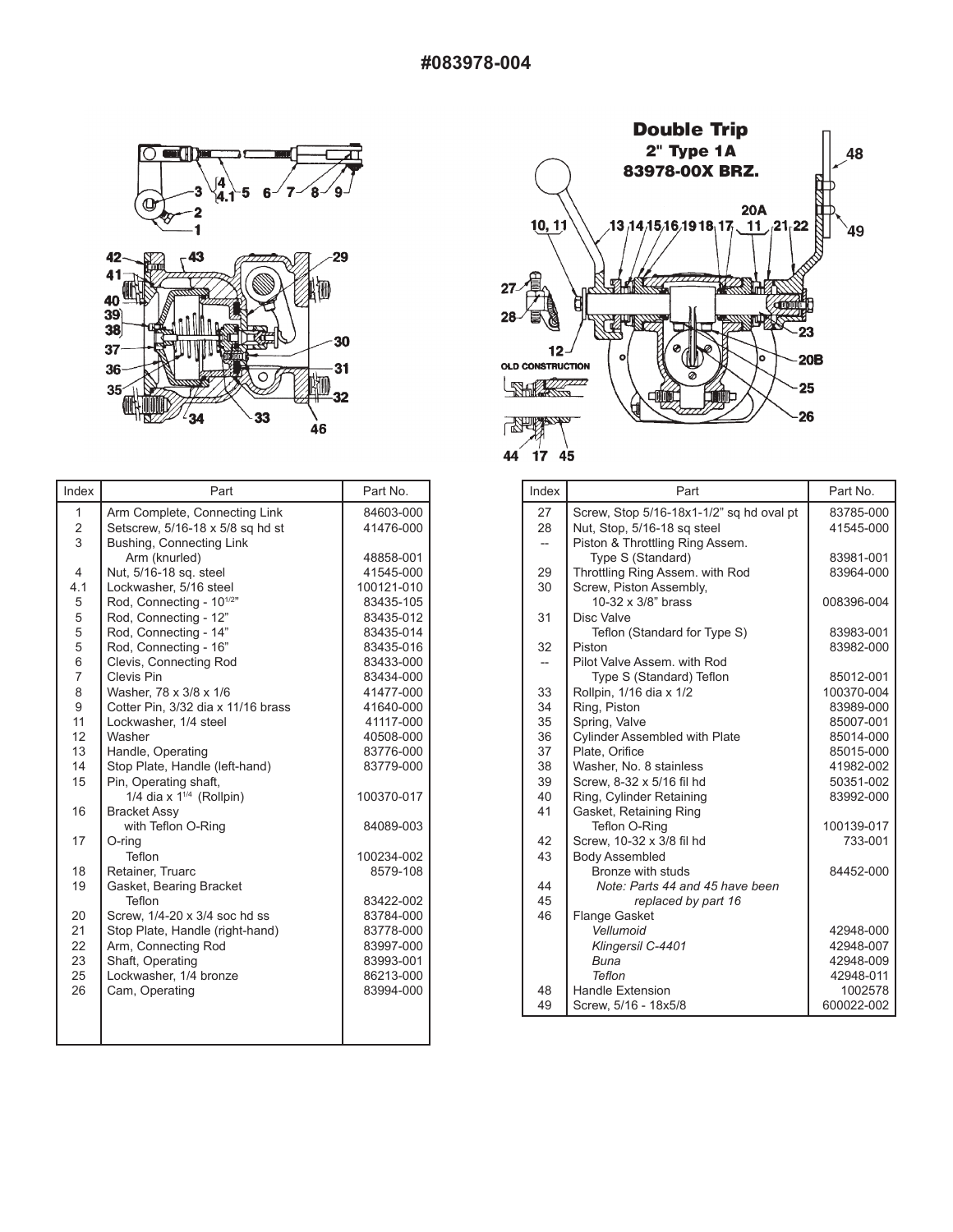

| Index                   | Part                                 | Part No.   |
|-------------------------|--------------------------------------|------------|
| 1                       | Arm Complete, Connecting Link        | 84603-000  |
| $\overline{\mathbf{c}}$ | Setscrew, 5/16-18 x 5/8 sq hd st     | 41476-000  |
| 3                       | Bushing, Connecting Link             |            |
|                         | Arm (knurled)                        | 48858-001  |
| 4                       | Nut, 5/16-18 sq. steel               | 41545-000  |
| 4.1                     | Lockwasher, 5/16 steel               | 100121-010 |
| 5                       | Rod, Connecting - 10 <sup>1/2"</sup> | 83435-105  |
| 5                       | Rod, Connecting - 12"                | 83435-012  |
| 5                       | Rod, Connecting - 14"                | 83435-014  |
| 5                       | Rod, Connecting - 16"                | 83435-016  |
| 6                       | Clevis, Connecting Rod               | 83433-000  |
| 7                       | Clevis Pin                           | 83434-000  |
| 8                       | Washer, 78 x 3/8 x 1/6               | 41477-000  |
| 9                       | Cotter Pin, 3/32 dia x 11/16 brass   | 41640-000  |
| 11                      | Lockwasher, 1/4 steel                | 41117-000  |
| 12                      | Washer                               | 40508-000  |
| 13                      | Handle, Operating                    | 83776-000  |
| 14                      | Stop Plate, Handle (left-hand)       | 83779-000  |
| 15                      | Pin, Operating shaft,                |            |
|                         | 1/4 dia x $1^{1/4}$ (Rollpin)        | 100370-017 |
| 16                      | <b>Bracket Assy</b>                  |            |
|                         | with Buna-N O-Ring                   | 84089-001  |
| 17                      | O-rina                               |            |
|                         | <b>Buna N</b>                        | 100139-001 |
| 18                      | Retainer, Truarc                     | 8579-108   |
| 19                      | Gasket, Bearing Bracket              |            |
|                         | Buna-N                               | 83422-001  |
| 20                      | Screw. 1/4-20 x 3/4 soc hd ss        | 83784-000  |
| 21                      | Stop Plate, Handle (right-hand)      | 83778-000  |
| 22                      | Arm, Connecting Rod                  | 83997-000  |
| 23                      | Shaft, Operating                     | 83993-001  |
| 25                      | Lockwasher, 1/4 bronze               | 86213-000  |
| 26                      | Cam, Operating                       | 83994-000  |
|                         |                                      |            |
|                         |                                      |            |
|                         |                                      |            |



| Index                          | Part                                                  | Part No.               |
|--------------------------------|-------------------------------------------------------|------------------------|
| 27                             | Screw, Stop $5/16 - 18 \times 1^{1/2}$ sq hd oval pt. | 83785-000              |
| 28                             | Nut, Stop, 5/16-18 sq steel                           | 41545-000              |
| $\overline{\phantom{0}}$       | Piston & Throttling Ring Assem.                       |                        |
|                                | Viton                                                 | 83981-002              |
| 29                             | Throttling Ring Assem. with Rod                       | 83964-000              |
| 30                             | Screw, Piston Assembling,                             |                        |
|                                | 10-32 x 3/8" brass                                    | 008396-004             |
| 31                             | Disc Valve                                            |                        |
|                                | Viton A                                               | 83983-002              |
| 32                             | Piston                                                | 83982-000              |
| $\overline{\phantom{0}}$       | Pilot Valve Assem, with Rod                           |                        |
|                                | Buna-N                                                | 85012-000              |
| 33                             | Rollpin, 1/16 dia x 1/2                               | 100370-004             |
| 34                             | Ring, Piston                                          | 83989-000              |
| 35                             | Spring, Valve                                         | 85007-001              |
| 36                             | <b>Cylinder Assembled with Plate</b>                  | 85014-000              |
| 37                             | Plate, Orifice                                        | 85015-000              |
| 38                             | Washer, No. 8 stainless                               | 41982-002              |
| 39                             | Screw, 8-32 x 5/16 fil hd                             | 50351-002              |
| 40                             | Ring, Cylinder Retaining                              | 83992-000              |
| 41                             | Gasket, Retaining Ring                                |                        |
|                                | Buna-N O-Ring                                         | 100139-016             |
| 42                             | Screw, 10-32 x 3/8 fil hd                             | 733-001                |
| 43                             | <b>Body Assembled</b>                                 |                        |
| $\overline{\phantom{a}}$<br>44 | Bronze with studs                                     | 84452-007              |
| 45                             | Note: Parts 44 and 45 have been                       |                        |
| 46                             | replaced by part 16                                   |                        |
|                                | <b>Flange Gasket</b><br>Vellumoid                     |                        |
|                                | Klingersil C-4401                                     | 42948-000<br>42948-007 |
|                                | Buna                                                  | 42948-009              |
| 48                             | Teflon                                                | 42948-011              |
|                                | <b>Handle Extension</b>                               | 1002578                |
| 49                             | Screw, 5/16 - 18x5/8                                  | 600022-002             |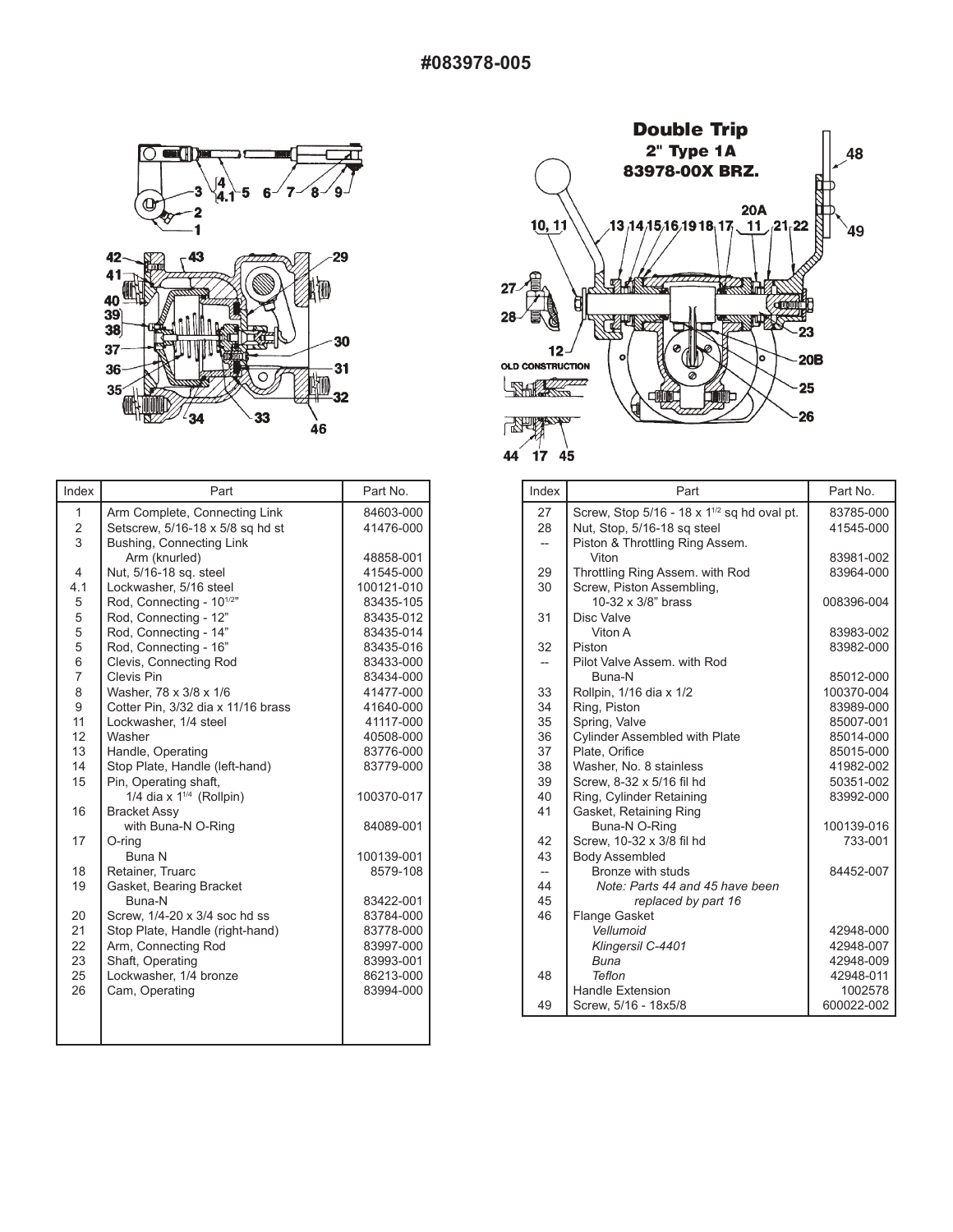

| Index                   | Part                                 | Part No.   |
|-------------------------|--------------------------------------|------------|
| 1                       | Arm Complete, Connecting Link        | 84603-000  |
| $\overline{\mathbf{c}}$ | Setscrew, 5/16-18 x 5/8 sq hd st     | 41476-000  |
| 3                       | Bushing, Connecting Link             |            |
|                         | Arm (knurled)                        | 48858-001  |
| 4                       | Nut, 5/16-18 sq. steel               | 41545-000  |
| 4.1                     | Lockwasher, 5/16 steel               | 100121-010 |
| 5                       | Rod, Connecting - 10 <sup>1/2"</sup> | 83435-105  |
| 5                       | Rod, Connecting - 12"                | 83435-012  |
| 5                       | Rod, Connecting - 14"                | 83435-014  |
| 5                       | Rod, Connecting - 16"                | 83435-016  |
| 6                       | Clevis, Connecting Rod               | 83433-000  |
| 7                       | Clevis Pin                           | 83434-000  |
| 8                       | Washer, 78 x 3/8 x 1/6               | 41477-000  |
| 9                       | Cotter Pin, 3/32 dia x 11/16 brass   | 41640-000  |
| 11                      | Lockwasher, 1/4 steel                | 41117-000  |
| 12                      | Washer                               | 40508-000  |
| 13                      | Handle, Operating                    | 83776-000  |
| 14                      | Stop Plate, Handle (left-hand)       | 83779-000  |
| 15                      | Pin, Operating shaft,                |            |
|                         | 1/4 dia x $1^{1/4}$ (Rollpin)        | 100370-017 |
| 16                      | <b>Bracket Assy</b>                  |            |
|                         | with Buna-N O-Ring                   | 84089-001  |
| 17                      | O-rina                               |            |
|                         | <b>Buna N</b>                        | 100139-001 |
| 18                      | Retainer, Truarc                     | 8579-108   |
| 19                      | Gasket, Bearing Bracket              |            |
|                         | Buna-N                               | 83422-001  |
| 20                      | Screw. 1/4-20 x 3/4 soc hd ss        | 83784-000  |
| 21                      | Stop Plate, Handle (right-hand)      | 83778-000  |
| 22                      | Arm, Connecting Rod                  | 83997-000  |
| 23                      | Shaft, Operating                     | 83993-001  |
| 25                      | Lockwasher, 1/4 bronze               | 86213-000  |
| 26                      | Cam, Operating                       | 83994-000  |
|                         |                                      |            |
|                         |                                      |            |
|                         |                                      |            |



| Index                          | Part                                                  | Part No.   |
|--------------------------------|-------------------------------------------------------|------------|
| 27                             | Screw, Stop $5/16 - 18 \times 1^{1/2}$ sq hd oval pt. | 83785-000  |
| 28                             | Nut, Stop, 5/16-18 sq steel                           | 41545-000  |
| $\overline{\phantom{a}}$       | Piston & Throttling Ring Assem.                       |            |
|                                | Petroleum (Standard) - Viton                          | 83981-002  |
| 29                             | Throttling Ring Assem. with Rod                       | 83964-000  |
| 30                             | Screw, Piston Assembling,                             |            |
|                                | 10-32 x 3/8" brass                                    | 008396-004 |
| 31                             | Disc Valve                                            |            |
|                                | Viton A                                               | 83983-002  |
| 32                             | Piston                                                | 83982-000  |
| $--$                           | Pilot Valve Assem, with Rod                           |            |
|                                | Buna-N                                                | 85012-000  |
| 33                             | Rollpin, 1/16 dia x 1/2                               | 100370-004 |
| 34                             | Ring, Piston                                          | 83989-000  |
| 35                             | Spring, Valve                                         | 85007-001  |
| 36                             | <b>Cylinder Assembled with Plate</b>                  | 85014-000  |
| 37                             | Plate, Orifice                                        | 85015-000  |
| 38                             | Washer, No. 8 stainless                               | 41982-002  |
| 39                             | Screw. 8-32 x 5/16 fil hd                             | 50351-002  |
| 40                             | Ring, Cylinder Retaining                              | 83992-000  |
| 41                             | Gasket, Retaining Ring                                |            |
|                                | Buna-N O-Ring                                         | 100139-016 |
| 42                             | Screw, 10-32 x 3/8 fil hd                             | 733-001    |
| 43                             | <b>Body Assembled</b><br>Aluminum with studs          | 84452-009  |
| $\overline{\phantom{a}}$<br>44 | Note: Parts 44 and 45 have been                       |            |
| 45                             | replaced by part 16                                   |            |
| 46                             | <b>Flange Gasket</b>                                  |            |
|                                | Vellumoid                                             | 42948-000  |
|                                | Klingersil C-4401                                     | 42948-007  |
|                                | Buna                                                  | 42948-009  |
| 48                             | Teflon                                                | 42948-011  |
|                                | <b>Handle Extension</b>                               | 1002578    |
| 49                             | Screw, 5/16 - 18x5/8                                  | 600022-002 |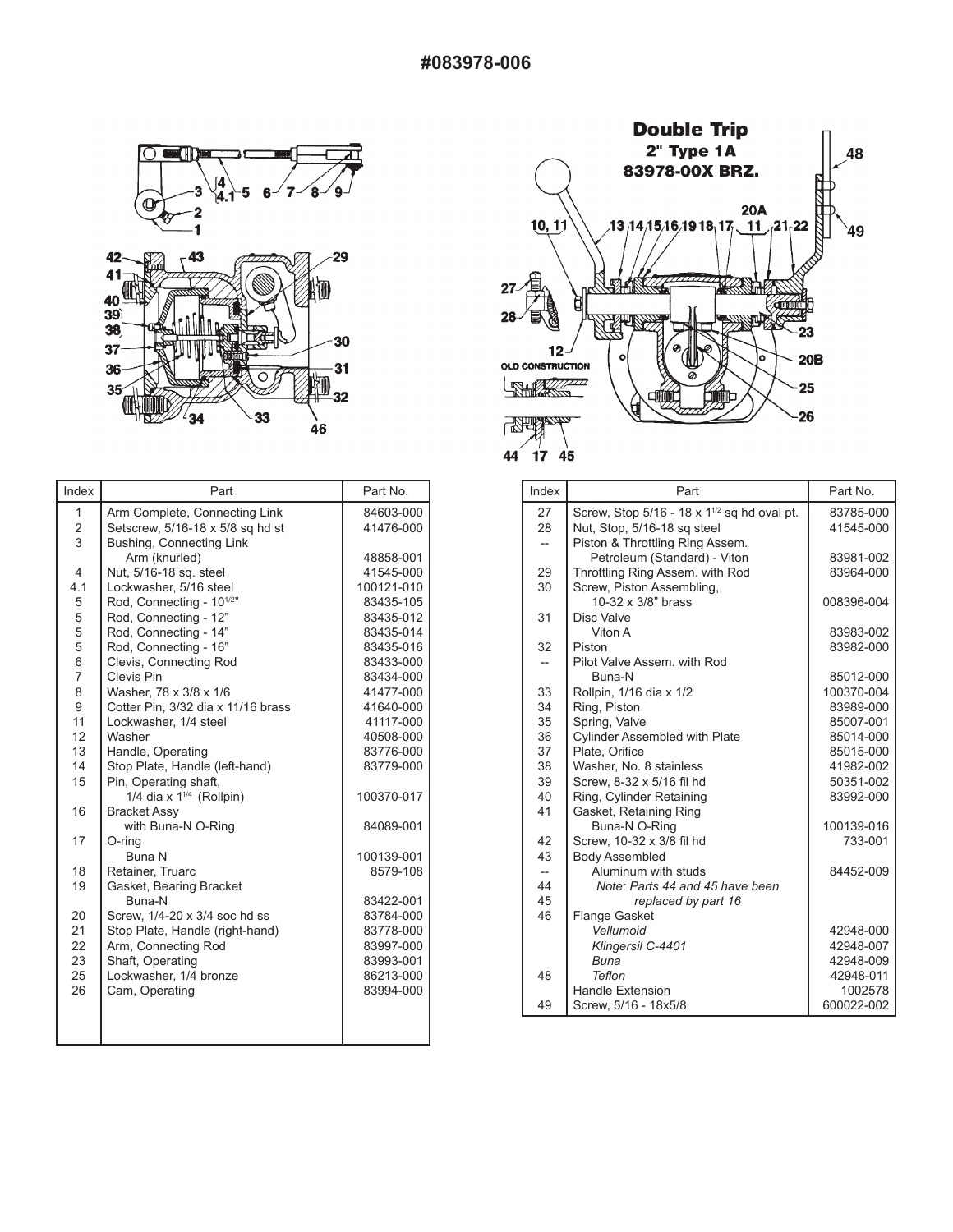

| Index | Part                                 | Part No.               |
|-------|--------------------------------------|------------------------|
| 1     | Arm Complete, Connecting Link        | 84603-000              |
| 2     | Setscrew, 5/16-18 x 5/8 sq hd st     | 41476-000              |
| 3     | Bushing, Connecting Link             |                        |
|       | Arm (knurled)                        | 48858-001              |
| 4     | Nut, 5/16-18 sq. steel               | 41545-000              |
| 4.1   | Lockwasher, 5/16 steel               | 100121-010             |
| 5     | Rod, Connecting - 10 <sup>1/2"</sup> | 83435-105              |
| 5     | Rod, Connecting - 12"                | 83435-012              |
| 5     | Rod, Connecting - 14"                | 83435-014              |
| 5     | Rod, Connecting - 16"                | 83435-016              |
| 6     | Clevis, Connecting Rod               | 83433-000              |
| 7     | Clevis Pin                           | 83434-000              |
| 8     | Washer, 78 x 3/8 x 1/6               | 41477-000              |
| 9     | Cotter Pin, 3/32 dia x 11/16 brass   | 41640-000              |
| 11    | Lockwasher, 1/4 steel                | 41117-000              |
| 12    | Washer                               | 40508-000              |
| 13    | Handle, Operating                    | 83776-000              |
| 14    | Stop Plate, Handle (left-hand)       | 83779-000              |
| 15    | Pin, Operating shaft,                |                        |
|       | 1/4 dia x $1^{1/4}$ (Rollpin)        | 100370-017             |
| 16    | <b>Bracket Assy</b>                  |                        |
|       | with Viton O-Ring                    | 84089-006              |
| 17    | O-ring                               |                        |
|       | Viton                                | 100139-003             |
| 18    | Retainer, Truarc                     | 8579-108               |
| 19    | Gasket, Bearing Bracket              |                        |
|       | Viton                                | 83422-004              |
| 20    | Screw, 1/4-20 x 3/4 soc hd ss        | 83784-000              |
| 21    | Stop Plate, Handle (right-hand)      | 83778-000              |
| 22    | Arm, Connecting Rod                  | 83997-000              |
| 23    | Shaft, Operating                     | 83993-001<br>86213-000 |
| 25    | Lockwasher, 1/4 bronze               |                        |
| 26    | Cam, Operating                       | 83994-000              |
|       |                                      |                        |
|       |                                      |                        |
|       |                                      |                        |



| Index                    | Part                                                    | Part No.   |
|--------------------------|---------------------------------------------------------|------------|
| 27                       | Screw, Stop 5/16 - 18 x 1 <sup>1/2</sup> sq hd oval pt. | 83785-000  |
| 28                       | Nut, Stop, 5/16-18 sq steel                             | 41545-000  |
| $--$                     | Piston & Throttling Ring Assem.                         |            |
|                          | Petroleum (Standard) - Viton                            | 83981-002  |
| 29                       | Throttling Ring Assem. with Rod                         | 83964-000  |
| 30                       | Screw, Piston Assembling,                               |            |
|                          | 10-32 x 3/8" brass                                      | 008396-004 |
| 31                       | Disc Valve                                              |            |
|                          | Viton A                                                 | 83983-002  |
| 32                       | Piston                                                  | 83982-000  |
| $-$                      | Pilot Valve Assem, with Rod                             |            |
|                          | Viton                                                   | 85012-003  |
| 33                       | Rollpin, 1/16 dia x 1/2                                 | 100370-004 |
| 34                       | Ring, Piston                                            | 83989-000  |
| 35                       | Spring, Valve                                           | 85007-001  |
| 36                       | <b>Cylinder Assembled with Plate</b>                    | 85014-000  |
| 37                       | Plate, Orifice                                          | 85015-000  |
| 38                       | Washer, No. 8 stainless                                 | 41982-002  |
| 39                       | Screw. 8-32 x 5/16 fil hd                               | 50351-002  |
| 40                       | Ring, Cylinder Retaining                                | 83992-000  |
| 41                       | Gasket, Retaining Ring                                  |            |
|                          | Viton O-Ring                                            | 100139-035 |
| 42                       | Screw, 10-32 x 3/8 fil hd                               | 733-001    |
| 43                       | <b>Body Assembled</b>                                   |            |
| $\overline{\phantom{a}}$ | Bronze with studs                                       | 84452-000  |
| 44                       | Note: Parts 44 and 45 have been                         |            |
| 45                       | replaced by part 16                                     |            |
| 46                       | <b>Flange Gasket</b>                                    |            |
|                          | Vellumoid                                               | 42948-000  |
|                          | Klingersil C-4401                                       | 42948-007  |
|                          | Buna                                                    | 42948-009  |
| 48                       | <b>Handle Extension</b>                                 | 1002578    |
| 49                       | Screw, 5/16 - 18x5/8                                    | 600022-002 |